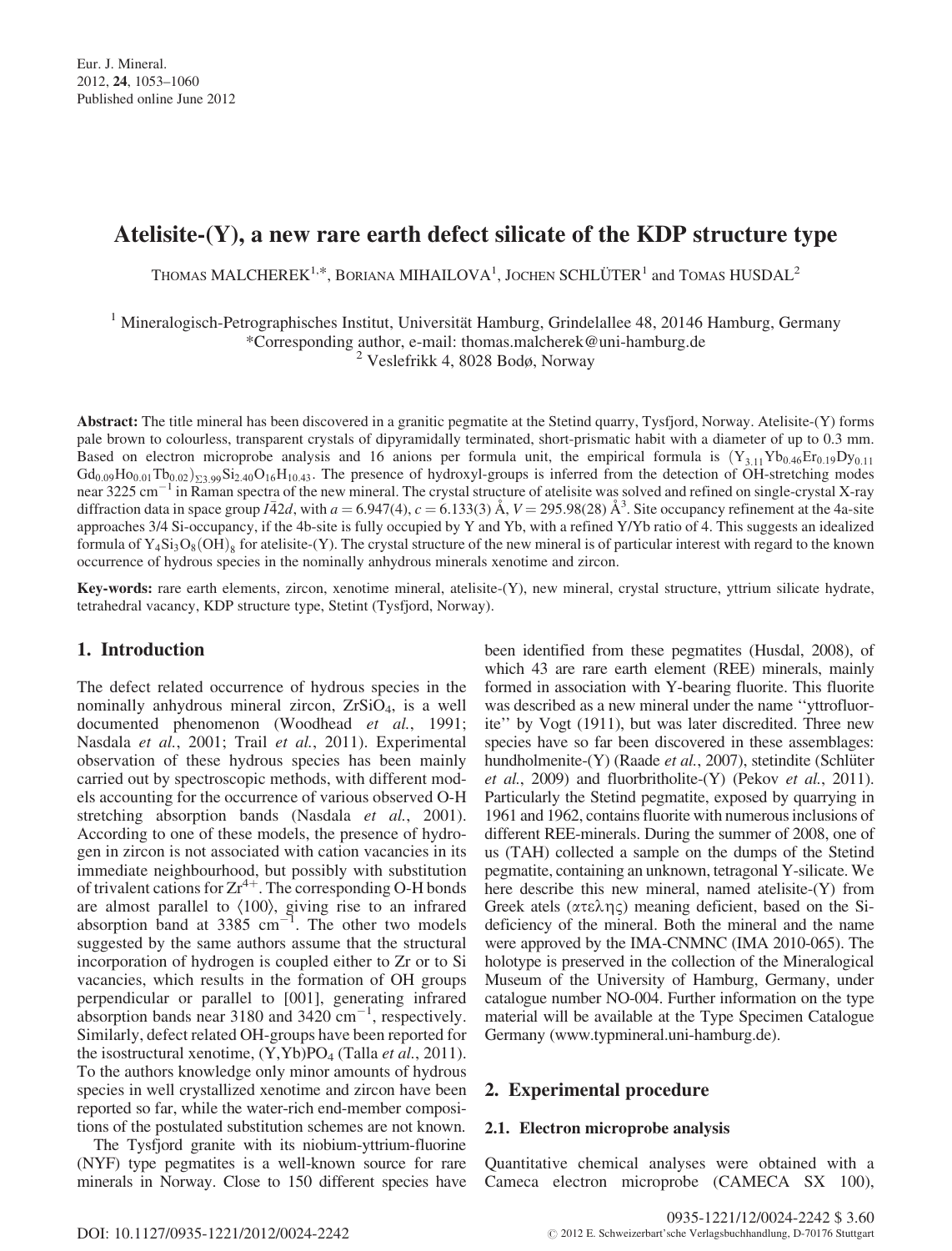operating in the wavelength-dispersion mode, with an accelerating voltage of 15 kV, a specimen current of 10 nA, and a beam diameter of approximately 10  $\mu$ m; 20 points have been analyzed.

## 2.2. X-ray diffraction

Several crystals of the new mineral have been examined by single crystal X-ray diffraction (XRD) using a Nonius KappaCCD diffractometer and graphite monochromated MoKa-radiation. Integration of intensity data has been carried out using EvalCCD (Duisenberg et al., 2003). A numerical absorption correction was performed using Sadabs (Sheldrick, 2008), based on face indexing of the crystal. Intensity statistics were inconclusive regarding the presence or absence of a centre of symmetry. Table 1 shows details for the specimen, the Raman spectra of which are also presented in this article. Table 2 lists the positions of significant calculated powder diffraction maxima. Structure refinement and calculation of powder diffraction lines were performed using Jana2000 (Petricek et al., 2000).

#### 2.3. Raman spectroscopy

Raman scattering experiments were performed with a triple grating spectrometer Horiba Jobin-Yvon T64000 equipped with an Olympus BX41 microscope and a liquid-nitrogen-cooled CCD detector Symphony. The spectra were collected in back-scattering geometry with the 514.5 nm line of an  $Ar^+$ -laser (Coherent Innova 90C Fred) and a  $50 \times$  objective. The laser power on the sample surface was 8 mW, while the diameter of the laser spot was

Table 1. Crystal data, data collection and refinement details.

| Simplified formula<br>Refined composition<br>M [g mol <sup>-1</sup> ]<br>Space group | $Y_{3,2}Yb_{0,8}Si_3O_8(OH)_8$<br>$Y_{3,2}Yb_{0,8}Si_{2,92}O_8(OH)_8$<br>769.02<br><i>IA2d</i> (122) |
|--------------------------------------------------------------------------------------|------------------------------------------------------------------------------------------------------|
| Crystal system                                                                       | tetragonal                                                                                           |
| Lattice parameters<br>a, c(A)                                                        | $6.947(4)$ , $6.133(3)$                                                                              |
| $V[\AA^3]$                                                                           | 295.98                                                                                               |
| $\rho_{calc}$ [g cm <sup>-3</sup> ]                                                  | 4.31                                                                                                 |
| Crystal dimensions                                                                   | $0.08 \times 0.07 \times 0.07$                                                                       |
| (mm)                                                                                 |                                                                                                      |
| $\theta_{\text{max}}$ (°)                                                            | 35                                                                                                   |
| hkl-range                                                                            | $-11 \le h \le 11, -11 \le k \le 11, -9 \le l \le 8$                                                 |
| $\mu$ [mm <sup>-1</sup> ]                                                            | 22.21                                                                                                |
| $T_{\rm min}, T_{\rm max}$                                                           | 0.057, 0.16                                                                                          |
| $R_{\text{int}}$                                                                     | 0.039                                                                                                |
| $N_{obs}$ $(I > 3\sigma(I)), N_{all}$                                                | 288, 325                                                                                             |
| $R_{\rm obs}, R_{\rm all}$                                                           | 1.73, 2.08                                                                                           |
| Number of parameters                                                                 | 20                                                                                                   |
| Refinement method                                                                    | Full matrix least squares on $F^2$                                                                   |
| Weighting scheme                                                                     | $1/(\sigma^2(I) + 0.0025I^2)$                                                                        |
| GooF                                                                                 | 0.82                                                                                                 |
| $\delta(\rho)_{\text{max}}, \delta(\rho)_{\text{min}}$ [e/Å <sup>3</sup> ]           | $0.33, -0.28$                                                                                        |

Table 2. Calculated X-Ray powder diffraction data of atelisite-(Y). Strongest lines appear in bold. Only maxima with  $\sum (F_{hkl})^2/(F_{max})^2$  > 0.01,  $2\theta(MoK\alpha) < 30^\circ$  are shown. Observed positions and intensities have been determined by a Gandolfi type measurement of an atelisite- $(Y)$  single crystal (n.o.  $=$  not observed). See also Fig. 6.

|                                      |                 |              | $\sum (F_{\text{hkl}})^2/(F_{\text{max}})^2$ |                      |
|--------------------------------------|-----------------|--------------|----------------------------------------------|----------------------|
| h k l                                | $d_{calc}(\AA)$ | $d_{obs}(A)$ | $(\%)$                                       | $I_{\text{obs}}(\%)$ |
| 101                                  | 4.5977          | 4.5805       | 57                                           | 45                   |
| <b>200</b>                           | 3.4735          | 3.4645       | 100                                          | 100                  |
| 2 1 1, 2 1 1                         | 2.7715          | 2.7655       | 25                                           | 31                   |
| $1\bar{1}$ 2, 1 1 2                  | 2.6013          | 2.5863       | 73                                           | 58                   |
| 220                                  | 2.4561          | 2.4527       | 20                                           | 20                   |
| 202                                  | 2.2988          | 2.2902       | -7                                           | 6                    |
| 3 1 0                                | 2.1968          | n.o.         | 2                                            | n.o.                 |
| 301                                  | 2.1664          | 2.1608       | 30                                           | 26                   |
| 103                                  | 1.9612          | 1.9602       | 20                                           | 12                   |
| $3\ 2\ 1, 3\ \overline{2}\ 1$ 1.8382 |                 | 1.8407       | 26                                           | 23                   |
| 312, 312                             | 1.7859          | 1.7795       | 68                                           | 52                   |
| 400                                  | 1.7368          | 1.7185       | 24                                           | 10                   |
| $2\bar{1}3, 213$ 1.7036              |                 |              |                                              |                      |
| $4\bar{1}1, 411$                     | 1.6247          | 1.6881       | 8                                            | 6                    |
| 004                                  | 1.5333          | 1.5272       | 6                                            | 9                    |
| 303                                  | 1.5326          |              |                                              |                      |
| 3 3 2, 3 $\bar{3}$ 2                 | 1.4444          | 1.4154       | 18                                           | 14                   |
| 204                                  | 1.4027          | 1.3736       | 16                                           | 17                   |

2.5  $\mu$ m. The spectral resolution was 1.9 cm<sup>-1</sup>. Polarized Raman spectra were measured in  $\overline{X}(ZZ)X$ ,  $\overline{X}(YY)X$  and  $\overline{X}(YZ)X$  experimental geometries (Porto's notation), where  $X$ ,  $Y$ , and  $Z$  denote the crystallographic  $[100]$ , [010], and [001] directions. Additional Raman scattering experiments were performed using the 441.6 nm line of a He-Cd laser (Kimmon IK Series) in order to distinguish the peaks originating from atomic vibrations (phonon modes) from possible photoluminescence peaks. The sample was fixed on the tip of a glass fibre using silicone as a glue. The spectra were collected from a flat natural surface, which exhibited homogeneous reflectivity under the illumination with white light. Additional Raman spectra taken from an empty glass fibre with attached silicone were substracted from the sample spectrum in order to eliminate weak background signals at 490, 709, 2905 and 2964  $\text{cm}^{-1}$ .

## 3. Results and discussion

### 3.1. Occurrence, general appearance and physical properties

The type locality, the Stetind pegmatite, Tysfjord, Nordland, Norway  $(68^{\circ}10'15.20''N 16^{\circ} 33'10.6''E)$ , is one of a series of quartz-microcline pegmatites of the NYF family occurring as lenticular bodies in the Tysfjord granite, a foliated, pale grey to pale red, partly recrystallized gneiss granite with annite, Fe-rich ''hastingsitic hornblende'', fluorite and epidote-allanite (Foslie, 1941). The granite has been dated to  $1742 \pm 46$  Ma, and is interpreted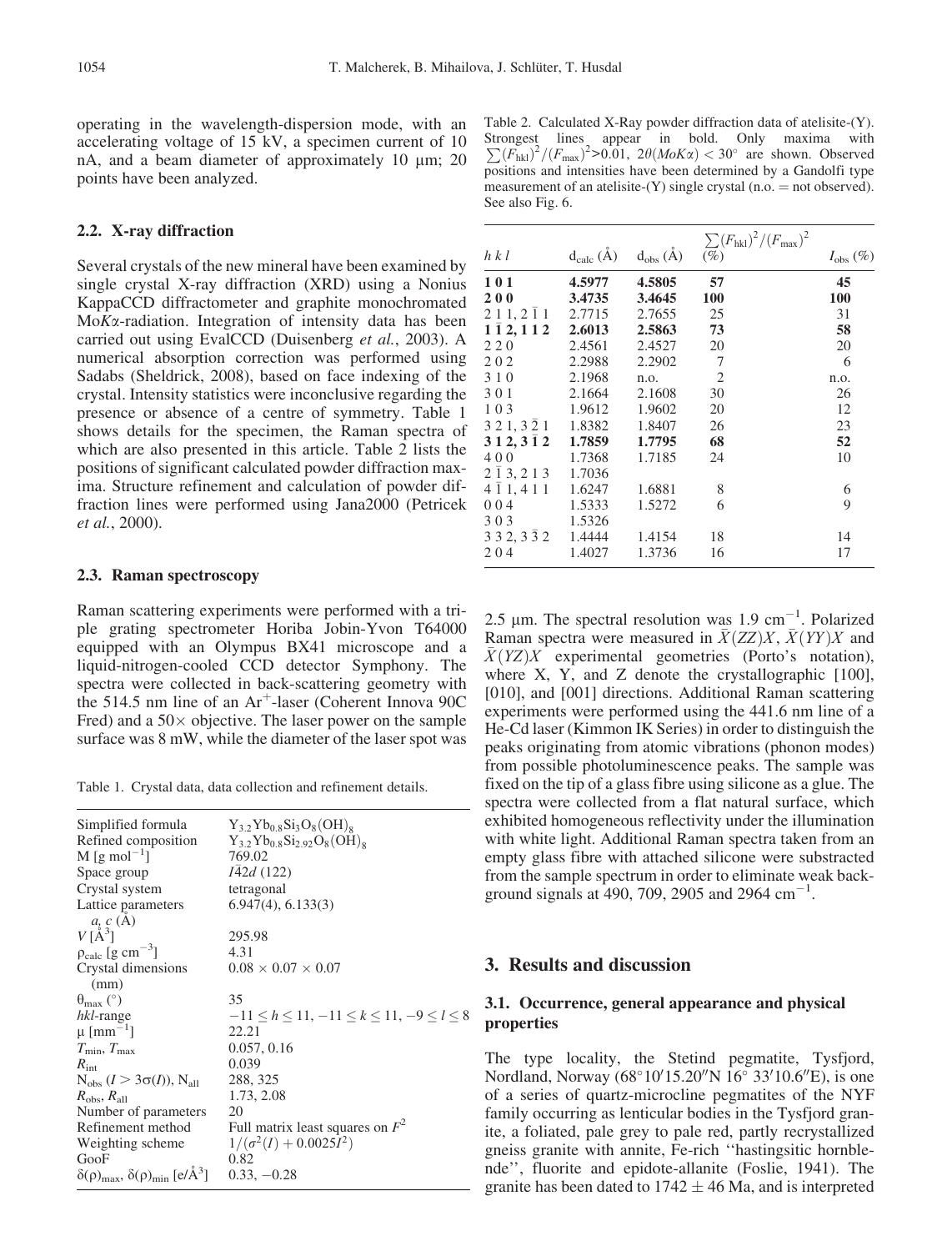to originate from the partial melting of continental crust during crystallization of the older mangerites of Hamarøy and Lofoten, and later deformed during the early stages of the Caledonian orogenic cycle (Andresen & Tull, 1986). The pegmatites often contain bodies of Y-bearing fluorite with inclusions of various REE-minerals; field relationships indicate that the fluorite belongs to the latest formation in the pegmatites; see Husdal (2008) for details. The fluorite from the Stetind pegmatite forms a number of elongated to sheet-like masses along a narrow zone which can be traced for approximately ten metres in the inner parts of the quarry, and can be very rich in inclusions. The following species have been identified from this material, either as euhedral microcrystals in small voids or as grains embedded in the fluorite: allanite-(Y), allanite-(Ce), bastnäsite-(Ce), britholite-(Y) and/or fluorbritholite-(Y), calcioancylite-(Ce), calcioancylite-(Nd), fluorthalénite-(Y), hematite, hundholmenite-(Y), kainosite-(Y), keiviite-(Y), keiviite-(Yb), kozoite-(Nd), kuliokite-(Y), muscovite, quartz, rowlandite-(Y), stetindite, synchysite-(Y),  $thalénite-(Y)$ , thorite, törnebohmite- $(Ce)$ , uraninite, uranophane-b, vyuntspakhkite-(Y), xenotime-(Y), yttrialite-(Y) and zircon. Atelisite-(Y) was found in a remarkably pure fluorite, with a few scattered grains of bastnäsite- $(Ce)$ being the only inclusions. This fluorite also differs from the normal type in being partly dissolved and altered into a white, powdery mineral and, occasionally, kainosite-(Y). The new mineral is a late, hydrothermally formed phase in dissolution cavities in this material, associated with xenotime-(Y), calcioancylite-(Nd) and La-dominant calcioancylite. Apart from a single sample found on the dumps, material containing atelisite-(Y) was restricted to a few pods, some cm across, in the quarry wall. Atelisite-(Y) occurs as well-formed, bipyramidally terminated, shortprismatic single crystals up to 0.3 mm in size, sometimes forming aggregates of randomly intergrown individuals



Fig. 1. Crystals of atelisite- $(Y)$  in a dissolution cavity in yttrian fluorite from the Stetind pegmatite. SEM image by Harald Folvik, Natural History Museum, Oslo.

(Fig. 1). Displayed forms are {101}, {100}, rarely {001} and an unidentified form. The crystals are colourless to pale brown, with colourless streak and vitreous lustre. They are optically uniaxial  $(+)$  with indices of refraction  $n_{\rm o} = 1.727$  and  $n_{\rm g} > 1.8$  measured at 589 nm by liquid immersion ( $n_{\text{max}} = 1.8$ ). The calculated mean refractive index is  $n_{\text{calc}} = 1.78$  using the Gladstone-Dale relation (Mandarino, 1981) with empirical formula and single crystal unit-cell data. The calculated density based on the same data is 4.26 g  $\text{cm}^{-3}$ .

## 3.2. Electron microprobe analysis

Microprobe analyses of atelisite exhibit low oxide totals, indirectly indicating the presence of hydrous species. The amount of available sample material was not sufficient to determine the water content quantitatively, but Raman spectra of atelisite clearly indicate the presence of hydroxyl groups. If the hydrogen content is adjusted to charge balance a formula unit containing 4 REE atoms, the measured Si and 16 anions, as expected from structure determination, the empirical composition  $(Y_{3,11}Yb_{0.46}Er_{0.19})$  $\text{Dy}_{0.11}\text{Gd}_{0.09}\text{Ho}_{0.01}\text{Tab}_{0.02}\big)_{\Sigma_3.99}\text{Si}_{2.4}\text{O}_{16}\text{H}_{10.42}$  is obtained. The calculated water content nearly compensates the low oxide totals (Table 3) in this case. There is a clear Si deficit with respect to a hypothetical composition (REE) $SiO<sub>3</sub>(OH)$ . The deviation from an idealized composition  $(REE)_4Si_3O_8$  $(OH)_{8}$  can be attributed to an excess of hydrous species in combination with excess Si vacancies. This suggests the additional presence of hydrogrossular-type defects in this sample, which is clearer when the empirical formula is rearranged to become  $(Y_{3,11}Yb_{0.46}Er_{0.19}Dy_{0.11}Gd_{0.09}Ho_{0.01}$  $Tb_{0.02}$ <sub>23.99</sub> $(Si_{2.4}[H_4^+]_{0.605})_{23.01}$  $O_8(OH)_8$ .

Table 3. Electron microprobe analysis results for atelisite-(Y).

| Constituent                                                                                                                    | Wt $%$                                                                     | Range                                                                                                                        | Probe<br>standard                                                                      |
|--------------------------------------------------------------------------------------------------------------------------------|----------------------------------------------------------------------------|------------------------------------------------------------------------------------------------------------------------------|----------------------------------------------------------------------------------------|
| SiO <sub>2</sub><br>$Y_2O_3$<br>$Yb_2O_3$<br>$Gd_2O_3$<br>$Tb_2O_3$<br>$Dy_2O_3$<br>$Ho_2O_3$<br>$Er_2O_3$<br>H <sub>2</sub> O | 18.73<br>45.67<br>11.81<br>2.09<br>0.54<br>2.61<br>0.62<br>4.72<br>$12.2*$ | 18.20-19.21<br>44.04 - 46.61<br>10.58–13.18<br>1.78-2.73<br>$0.33 - 0.67$<br>$2.11 - 3.19$<br>$0.33 - 0.85$<br>$4.27 - 5.13$ | Andradite<br>$Y_2O_3$<br>$Yb_2O_3$<br>REE3<br>REE4<br>REE1<br>REE <sub>2</sub><br>REE1 |
| Total                                                                                                                          | 98.99                                                                      |                                                                                                                              |                                                                                        |

REE glass standards:

 $REE1 = Si : 23.27\%, Al : 6.23\%, Ca : 13.43\%, Y : 3.97\%, Pr : 3.93\%,$ Dy : 4.02%, Er : 3.97%, O : 40.46%

REE2 = Si : 23.53%, Al : 6.3%, Ca : 13.49%, Ce : 3.93%, Eu : 3.99%, Ho : 3.92%, Tm : 4.01%, O : 40.47%

REE3 = Si : 23.56%, Al : 6.31%, Ca : 13.8%, La : 4.01%, Sm : 3.82%, Gd : 4.%, Yb : 4.03%, O : 40.43%

 $REE4 = Si : 24.76\%, Al : 6.66\%, Ca : 14.42\%, Nd : 3.89\%, Tb : 4.%$ Lu : 3.97%, O : 41.8%. \*) calculated.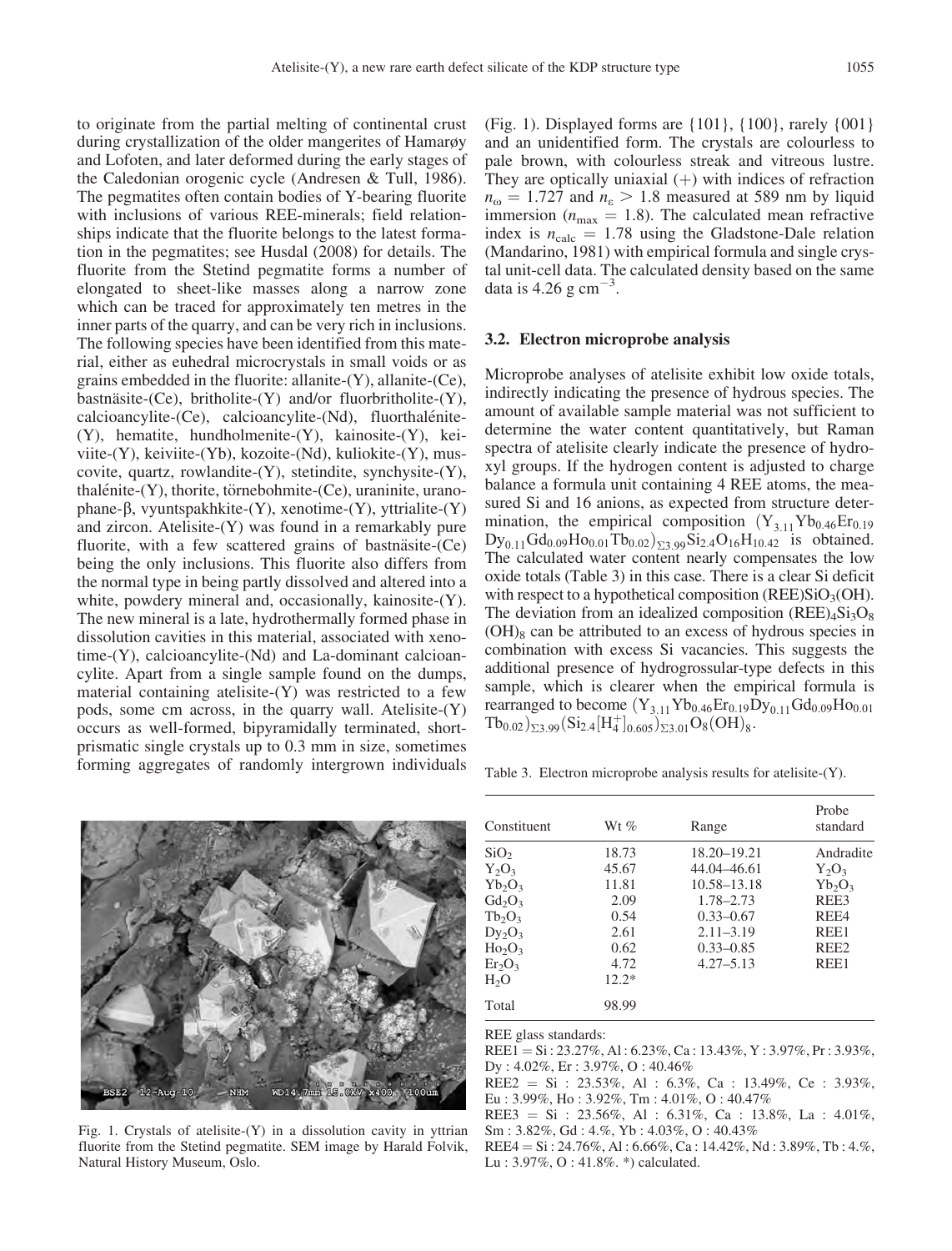#### 3.3. Crystal structure determination

Single-crystal XRD analysis reveals that the structure of atelisite-(Y) is of the KH<sub>2</sub>PO<sub>4</sub>-(KDP)-type (Frazer & Pepinsky, 1953; Nelmes, 1987), with the K-site occupied by Y and minor amounts of other REE, and with Si and vacancies replacing P. The validity of the space group symmetry  $I\bar{4}2d$ , as opposed to the  $I4_1$ /amd symmetry of the zircon structure type, is indicated by the presence of hk0 diffraction maxima with odd h, k (h+ $k = 2n$ ). The strongest such reflection is 130, measured with an  $I/\sigma(I)$ ratio of 17. The resulting structure (Table 4) is distinguished from the zircon or xenotime structure by a characteristic, alternating rotation of the  $SiO<sub>4</sub>$ -tetrahedra about [001]. The observed rotation of the  $SiO<sub>4</sub>$  tetrahedra with respect to  $[100]$  is  $14^{\circ}$ . The corresponding rotation in monazite is close to  $20^{\circ}$ . If the H-atoms are ignored, atelisite-(Y) can be interpreted as an intermediate structure between xenotime (or zircon) and monazite (Fig. 2).

The refined Si site occupancy approaches the value 3/4 required by charge balance. However, its value depends on the model used for REE site occupancies. 20% Yb-content result at the REE-site, if the minor amounts of other lanthanide elements determined by microprobe analysis are neglected and mixed occupancy by Y and Yb is assumed. This is the model displayed in Tables 4 and 5. If the scattering power at the Y-site is calculated according to the REE content determined by microprobe analysis (77.8% Y, 11.5% Yb, 4.8% Er, 2.8% Dy and 2.3% Gd), the refined Si-site occupancy decreases to 2/3, or 2.64 Si pfu. This is accompanied by mostly insignificant changes to the structural parameters shown in Tables 4 and 5, except for a slight increase in the thermal parameters of the O-atom. The Si-site occupancy refined in this model is closer to the result from microprobe analysis, but again charge compensation for the increased number of Si vacancies would require the formation of additional OH-groups coordinating these vacant sites.

Table 4. Positional parameters, equivalent isotropic displacement parameters  $(\AA^2)$  and site occupancies of atelisite with e.s.d.'s in parentheses.

| Site | WP  |           |           |           | $U_{eq}$  | Occupancy                 |
|------|-----|-----------|-----------|-----------|-----------|---------------------------|
| Si   | 4a  |           | 1/2       | 1/4       | 0.0076(4) | $0.73(2)$ Si              |
|      | 4b  |           | 1/2       | 3/4       | 0.0086(1) | $0.80(1)$ Y, $0.20(1)$ Yb |
|      | 16e | 0.8209(3) | 0.5469(3) | 0.0852(4) | 0.0137(5) | 1.0                       |
| H    | 16e | 0.80(2)   | 0.68(1)   | 0.15(3)   | 0.04(4)   | 0.5H                      |



Fig. 2. Comparison of the crystal structures of xenotime (Ni et al., 1995), atelisite (this work) and monazite (Ni et al., 1995) in polyhedral representation from left to right. Hydrogen atoms have been omitted for atelisite.

Table 5. Anisotropic displacement parameters  $(\AA^2)$  with e.s.d.'s in parentheses.

| Site |           | $U_{22}$   | U 33      |              | $U_{13}$     | $U_{23}$  |
|------|-----------|------------|-----------|--------------|--------------|-----------|
|      | 0.0099(1) | 0.0099(1)  | 0.0059(2) |              |              |           |
| Si   | 0.0081(7) | 0.0081(7)  | 0.0067(9) |              |              |           |
|      | 0.0093(8) | 0.0198(10) | 0.0122(8) | $-0.0008(6)$ | $-0.0012(6)$ | 0.0040(7) |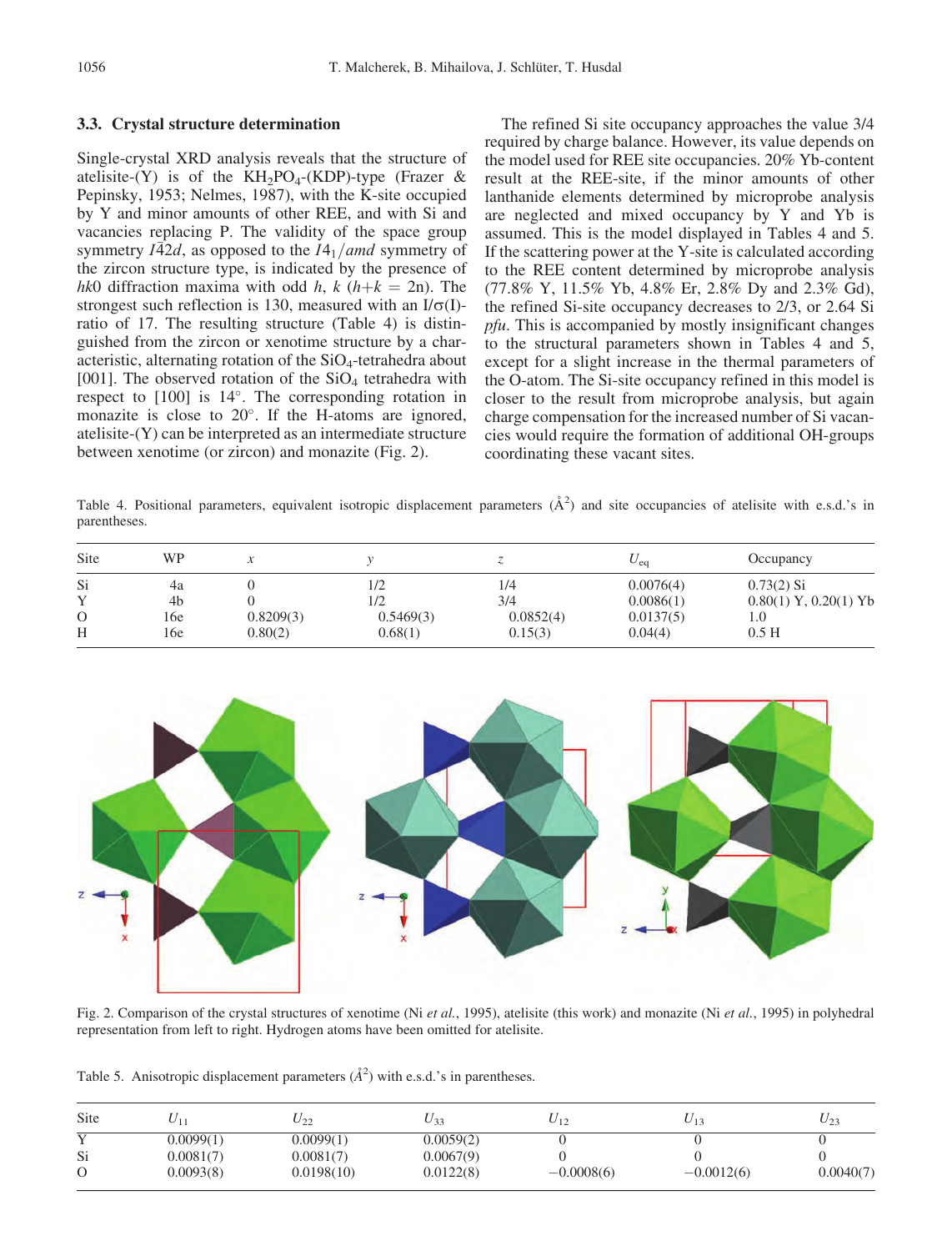If the presence of the 256 forbidden hk0 diffraction maxima (67 with an intensity above the  $3\sigma$ -level) in the unmerged data is ignored, and refinement in SG  $I4_1$  / amd with the zircon structure type is attempted, the resulting figure of merit is significantly worse ( $R_{obs} = 4.39$ ) than for the structure reported here. A very large thermal displacement parameter  $U_{11} = 0.19$   $\AA^2$  indicates the error of the refined oxygen position in this case.

Given its small X-ray diffraction scattering power and the expected disorder, the hydrogen position of atelisite- (Y) is not easily recognized in difference Fourier maps of the refined structure. However, hydrogen in the isostructural compound  $RbH_2PO_4$  (RDP) has been located at  $x =$ 0.138,  $y = 0.223$ ,  $z = 0.125$  by neutron diffraction (Al-Karaghouli et al., 1978). Using this as a starting position, with a soft restraint of 1.04Å imposed on the nearest neighbour O-H distance, the H-atom can be approximately located at  $x = 0.20$ ,  $y = 0.32$ ,  $z = 0.15$  in atelisite. The resulting O-H bonds form angles of  $24^{\circ}$  with the (001) plane, and  $16^{\circ}$  with  $\langle 100 \rangle$ . The inclination of the split Hsite trajectory with respect to  $(001)$  is approximately  $20^{\circ}$ . Literature values of this inclination for KDP or RDP  $(\varphi)$  in Nelmes (1987)) are about  $7^{\circ}$  for the static crystal structure. It should be noted though that the soft mode for deuterated KDP (DKDP) is dominated by deuterium vibrations along a direction that is inclined to the  $(001)$  plane by  $22^{\circ}$ . This value, which might be considered as the inclination of the ''dynamic'' split trajectory of the corresponding site is very similar to the apparent static value in atelisite.

The resulting structure of atelisite-(Y) is shown in Fig. 3. Bond valence (bv) sums amount to 3.06 for Y/Yb, 3.94 for

Si, 1.98 for O and 0.99 for H with parameters from Brese & O'Keeffe (1991) for bond pairs Y-O, Yb-O and Si-O and from Malcherek & Schlüter (2007) for H-O. The bond valences have been calculated assuming a cutoff distance of 3.5 Å in Jana2000. The O-O distance bridged by hydrogen bonds is  $2.864(3)$  Å, which is longer than the O-O distances of  $2.572(3)$  and  $2.720(3)$  Å along the edges of the SiO4-tetrahedron (Table 6). The primary OH-bond has a length of  $1.04(9)$  Å  $(0.63 \text{ bv})$ , as imposed by the soft distance restraint. The secondary hydrogen bond distance is  $1.89(7)$  Å  $(0.14 \text{ bv})$ . The distance to a third O-atom, located at the opposite end of the adjacent tetrahedral edge, is  $2.38(14)$  Å  $(0.06$  bv) (Fig. 4). This latter bond accounts for a small but significant contribution to the bond valence sum of the H-atom. The weak hydrogen-bond might explain why the primary OH-bonds and consequently the intrasite H-trajectory appear tilted against  $\langle 010 \rangle$ . The split

Table 6. Selected bond lengths and angles with e.s.d.'s in parentheses.

|                | Distance $(A)$      |          | Angle $(°)$ |
|----------------|---------------------|----------|-------------|
| $Si-O$         | 1.636(2)            |          |             |
| $O-O$          | 2.572(3)            | $O-Si-O$ | 103.67(11)  |
|                | 2.720(3)            |          | 112.45(10)  |
| $Y-O$          | 2.313(2)            | $O-Y-O$  | 71.21(8)    |
|                | 2.425(2)            |          | 92.92(7)    |
|                |                     |          | 75.60(7)    |
|                |                     |          | 82.28(7)    |
|                |                     |          | 64.07(7)    |
|                |                     | $Si-O-Y$ | 147.64(12)  |
|                |                     |          | 96.13(9)    |
| $O-O$<br>$H-O$ | 2.760(3)<br>1.04(9) | $Y-O-Y$  | 106.51(9)   |
| $H=0$          | 1.89(7)             | $O-H-O$  | 155(12)     |
|                | 2.38(14)            |          | 98(7)       |
|                | 2.64(12)            |          | 108(7)      |
|                | 2.78(14)            |          | 86(8)       |



Fig. 3. Crystal structure of atelisite-(Y) in polyhedral representation, projected down [001]. One quarter of the Si-tetrahedra (blue) is vacant. Only half of the hydrogen positions (half coloured magenta) are occupied.



Fig. 4. Hydrogen atoms bound to the vertices of a vacant Si-tetrahedron  $(\square)$ . Distances are given in A.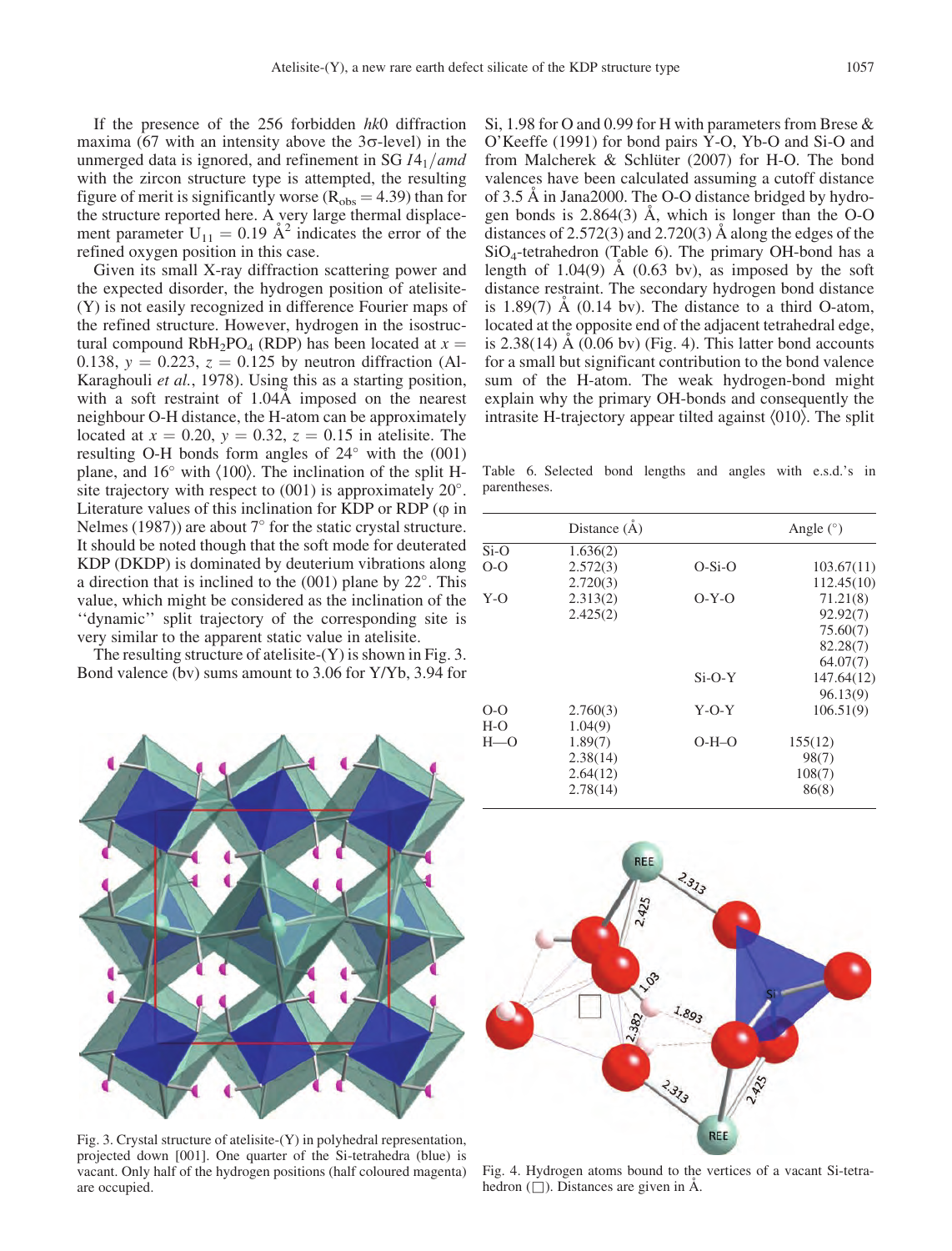hydrogen positions are widely spaced at a distance of  $1 \text{ Å}$ , which is much longer than the known distance  $(\delta$  in Nelmes, 1987) of about 0.35 Å in KDP or RDP. Accurate determination by neutron diffraction measurement would be required before ultimate conclusions can be drawn, but the large intrasite distance and the presence of vacancies at the tetrahedrally coordinated site suggest static distribution of H-atoms, rather than tunneling dynamics as expected for KDP (Blinc et al., 1983) or other forms of dynamic disorder.

REE occur in eightfold coordination with four shorter bond distances of  $2.313(2)$  Å and four longer distances of  $2.425(2)$  Å. As in the zircon structure the coordination polyhedron can be interpreted as the superposition of a strongly elongated with another, strongly compressed, tetrahedron of oxygen atoms. However, contrary to the zircon structure the two distorted tetrahedra form an angle of seven degrees in atelisite-(Y). Si is tetrahedrally coordinated by four oxygen atoms at  $1.636(2)$  A distance. The largest thermal displacement amplitude of the O-atom occurs roughly normal to the triangle formed by one Si and two REE-cations bonding to that anion.

#### 3.4. Raman spectroscopy

The polarized Raman spectra (Fig. 5) do show clear indication for the presence of OH groups in the structure as revealed by the broad Raman scattering centred near 3225 cm-1 , which originates from O-H bond stretching. The single shape of the peak, instead of a doublet typical of water (Nasdala et al., 2001), as well as the absence of Raman scattering near  $1600 \text{ cm}^{-1}$  arising from H-O-H bond bending, rules out the possibility to attribute this



Fig. 5. Polarized Raman spectra of an atelisite-(Y) single crystal measured in  $\bar{X}(YY)X, \bar{X}(YZ)X$ , and  $\bar{X}(ZZ)X$  scattering geometries (Porto's notation). Spectra have been vertically shifted for clarity. The peaks in the spectral range  $1050-1450$  cm<sup>-1</sup> are dominated by photoluminescence.

Raman peak to  $H<sub>2</sub>O$  molecules. The maximum is observed in  $\overline{X}(YY)X$ -geometry (Fig. 5), indicating that the strongest polarizability of the O-H bond occurs within (001). This corroborates the position of hydrogen atoms obtained from the KDP structure model, in which primary OH bonds occur nearly parallel to  $\langle 100 \rangle$ . In terms of wavenumber and direction-dependent intensity, the Raman signal bears some resemblance to an infrared absorption band described by Talla et al. (2011) for xenotime, heat treated at temperatures of  $1000^{\circ}$ C and above, as well as to similar bands observed in heat treated zircon crystals (Woodhead et al., 1991). The Raman scattering data do not give any evidence for differently oriented OH groups, which suggests, by analogy with OH-bearing zircon (Nasdala et al., 2001), that hydrogen is not coupled to Si vacancies, i.e. significant hydrogrossular-type substitution is unlikely to occur in atelisite-(Y). It should be emphasized that the shape of the broad maximum resulting from the OHstretching mode cannot be approximated by a pure Lorentzian function, but requires the use of a pseudo-Voigt function with about 70% Gaussian contribution. This indicates a high degree of static structural disorder resulting in a large variation of the O-H bond lengths. The structural disorder is likely caused by the partial occupancy and the random distribution of H and Si atoms on the corresponding crystallographic site.

According to site-symmetry group analysis (Kroumova *et al.*, 2003), there would be  $6A_1 + 8B_1 + 7B_2 + 15E$ Raman active modes in atelisite-(Y), if all crystallographic sites would be totally occupied. Table 7 summarizes the Raman active modes associated with each site and their contributions to the different scattering geometries.

Due to the small size of the specimen, it was not possible to find a flat (001)-oriented surface suitable to record the  $Z(XY)Z$  Raman spectrum of atelisite-(Y). However, the other three types of polarized spectra could be collected from specimens with known orientations of the crystallographic axes that exhibited a plain surface perpendicular to  $\langle 100 \rangle$ . Hence, distinctive spectra should be recorded in  $\overline{X}(YY)X$ ,  $\overline{X}(YZ)X$ , and  $\overline{X}(ZZ)X$  scattering geometries, similar to other KDP-type materials (Peercy & Samara, 1973), because modes of different symmetry type contribute to the different geometries. However, as can be seen in Fig. 5, the  $\bar{X}(YZ)X$  and  $\bar{X}(ZZ)X$  spectra are very similar to each other. The strong depolarization of the spectra is mainly attributed to the partial occupation of the (4a) Wyckoff position and the randomness of Si vacancies with associated

Table 7. Raman active modes associated with each site and their contributions to the different scattering geometries.

| Atom     |     | WP $\bar{X}(YY)X, \bar{X}(ZZ)X \quad \bar{X}(YY)X \quad \bar{Z}(XY)Z \quad \bar{X}(YZ)X$ |           |                 |    |
|----------|-----|------------------------------------------------------------------------------------------|-----------|-----------------|----|
| Si       | 4a  |                                                                                          | $B_1$     | B <sub>2</sub>  | 2Ε |
| $Y/REE*$ | 4h  |                                                                                          | $\rm B_1$ |                 | E  |
| $\Omega$ | 16c | $3A_1$                                                                                   | $3B_1$    | 3B <sub>2</sub> | 6E |
| H        | 16c | $3A_1$                                                                                   | $3B_1$    | 3B <sub>2</sub> | 6E |

\*The acoustic  $B_2 + E$  modes are subtracted.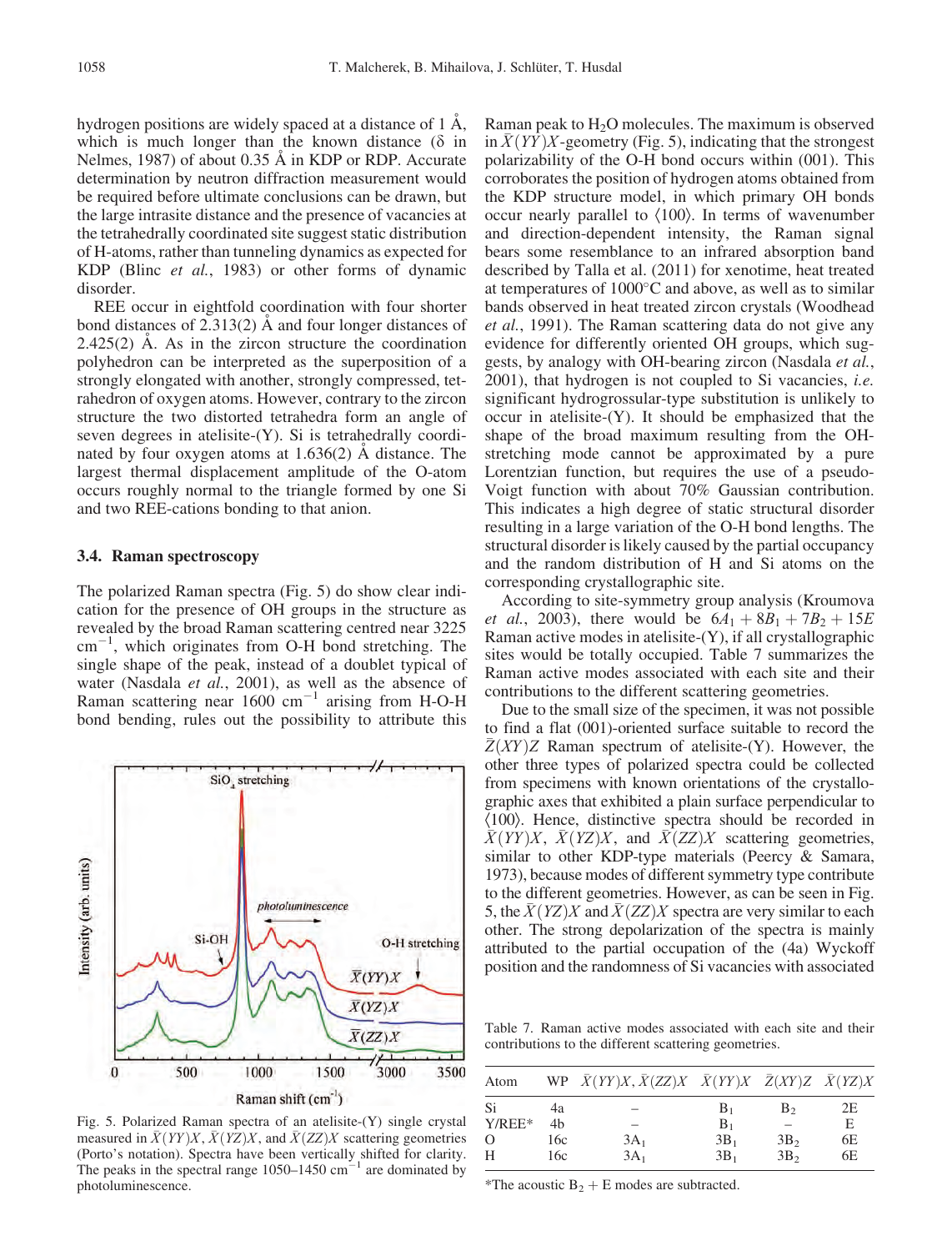

Fig. 6. Calculated powder diffraction profile (CuK $\alpha_1$  radiation) for atelisite compared to xenotime-(Tb) (Ni *et al.*, 1995) as a representative of the xenotime family with similar lattice parameters. Distinctive hk0 peaks of atelisite are labeled.

local structural distortions. The  $\overline{X}(YY)X$  spectrum exhibits more peaks than the  $\bar{X}(ZZ)X$ , which can be due to B<sub>1</sub>-type modes or to the difference in the magnitudes of the yy and zz components of the Raman polarizability tensors of the  $A_1$ type modes. The latter should be particularly pronounced for modes comprising vibrations of H atoms and/or of O atoms forming O-H bonds. For example, the weak Raman peak near 755 cm<sup>-1</sup> in the  $\bar{X}(YY)X$  spectrum is probably related to the Si-O bond stretching of Si-OH linkages, as it only occurs in the same geometry as the main OH-stretching signal at 3225 cm<sup>-1</sup>. It is observed about 100 cm<sup>-1</sup> below the main SiO<sub>4</sub>-stretching signal at 885 cm<sup>-1</sup>, in agreement with other silicates containing Si-OH linkages (Ricchiardi et al., 2001). In atelisite-(Y) there are eight H atoms, three Si and one Si vacancy per unit cell. A maximum of four hydrogens may thus form hydroxyl groups with the O atoms that coordinate a vacant Si site, otherwise only bonded to adjacent REE cations (Fig. 4). The remaining four hydrogen atoms have to form hydroxyl groups with O atoms belonging to  $SiO<sub>4</sub>$  tetrahedra, thus constituting the Si-OH linkages evidenced by the weak signal at  $755 \text{ cm}^{-1}$ .

#### 4. Conclusions

In terms of crystal structure, atelisite- $(Y)$  is closely related to the nominally anhydrous minerals zircon and xenotime. While its crystal structure is similar to KDP, it differs from KDP in its incompletely filled tetrahedral site. Raman spectroscopy confirms the KDP-type structure model for atelisite, as OH-bonds are predominantly oriented normal

to [001]. With respect to zircon, two substitution schemes can be identified, that, mutually applied, generate the atelisite-(Y) composition:  $4Zr^{4+} = 4Y^{3+} + 4H^+$  and  $4Si^{4+} =$  $3Si^{4+}$  +4H<sup>+</sup>. As both substitution schemes have been postulated for hydrogen incorporation into zircon, the structure of atelisite might be relevant to the local structure of zircon and xenotime containing minor amounts of hydrous species. Due to its similarity to xenotime, both in appearance and by powder X-ray diffraction (Fig. 6), atelisite might be more common than its very recent discovery would suggest. Further study of the new mineral with respect to its mixing behaviour, hydrogen bonding and possible ferroelectric properties is going to require synthetic material though.

Acknowledgements: The authors would like to thank S. Heidrich for conducting the microprobe analysis, P. Stutz for the polished sections of the new mineral and P. Bøe for assistance during the discovery of the new mineral.

#### References

- Al-Karaghouli, A.R., Abdul-Wahab, B., Ajaj, E., Sequeira, A. (1978): A precision neutron diffraction study of tetragonal RbH2PO4. Acta Cryst., B34, 1040–1042.
- Andresen, A. & Tull, J.F. (1986): Age and tectonic setting of the Tysfjord gneiss granite, Efjord, North Norway. Norsk. Geol. Tidsskr., 66, 69–80.